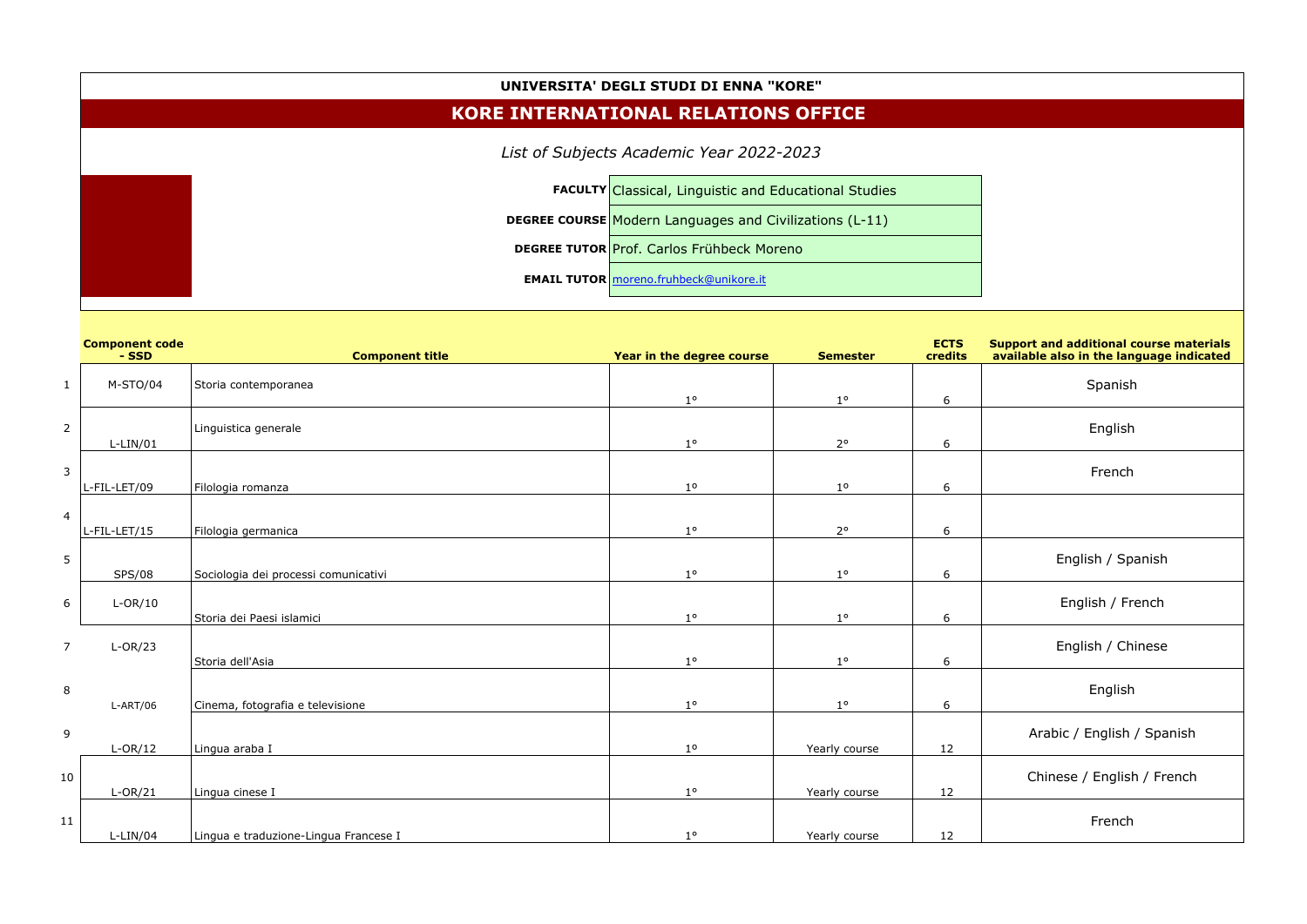| 12 | $L-LIN/12$ | Lingua e Traduzione-Lingua Inglese I                          | $1^{\circ}$ | Yearly course | 12 | English                    |
|----|------------|---------------------------------------------------------------|-------------|---------------|----|----------------------------|
| 13 | $L-LIN/07$ | Lingua e Traduzione-Lingua Spagnola I                         | $1^{\circ}$ | Yearly course | 12 | English / Spanish          |
| 15 | M-PED/03   | Didattica e Pedagogia Interculturale                          | $2^{\circ}$ | $2^{\circ}$   | 6  | English                    |
| 16 | $L-OR/12$  | Letteratura Araba I                                           | $2^{\circ}$ | $2^{\circ}$   | 8  | Arabic                     |
| 17 | $L-OR/21$  | Letteratura Cinese I                                          | $2^{\circ}$ | $1^{\circ}$   | 8  | Chinese / English / French |
| 18 | $L-LIN/03$ | Letteratura Francese I                                        | $2^{\circ}$ | $1^{\circ}$   | 8  | French                     |
| 19 | $L-LIN/10$ | Letteratura Inglese I                                         | $2^{\circ}$ | $2^{\circ}$   | 8  | English                    |
| 20 | $L-LIN/05$ | Letteratura Spagnola I                                        | $2^{\circ}$ | $1^{\circ}$   | 8  | Spanish                    |
| 21 | $L-OR/11$  | Archeologia e storia dell'arte musulmana                      | $2^{\circ}$ | $2^{\circ}$   | 6  |                            |
| 22 | $L-OR/21$  | Archeologia, storia dell'arte e filosofie dell'Asia orientale | $2^{\circ}$ | $1^{\circ}$   | 6  |                            |
| 23 |            | Laboratorio di composizione in Lingua Italiana                | $2^{\circ}$ | $1^{\circ}$   | 3  |                            |
| 24 | $L-OR/12$  | Lingua Araba II                                               | $2^{\circ}$ | Yearly course | 12 | Arabic / English / Spanish |
| 25 | $L-OR/21$  | Lingua Cinese II                                              | $2^{\circ}$ | Yearly course | 12 | Chinese / English          |
| 26 | $L-LIN/04$ | Lingua e traduzione-Lingua Francese II                        | $2^{\circ}$ | Yearly course | 12 | French                     |
| 27 | $L-LIN/12$ | Lingua e Traduzione-Lingua Inglese II                         | $2^{\circ}$ | Yearly course | 12 | English                    |
| 28 | L-LIN/07   | Lingua e Traduzione-Lingua Spagnola II                        | $2^{\circ}$ | Yearly course | 12 | Spanish/English            |
| 30 | L-LIN 02   | Didattica delle Lingue Moderne                                | $3^{\circ}$ | $1^{\circ}$   | 6  | English                    |
| 31 | $L-OR/12$  | Letteratura araba II                                          | $3^{\circ}$ | $2^{\circ}$   | 8  | Arabic                     |
|    |            |                                                               |             |               |    |                            |